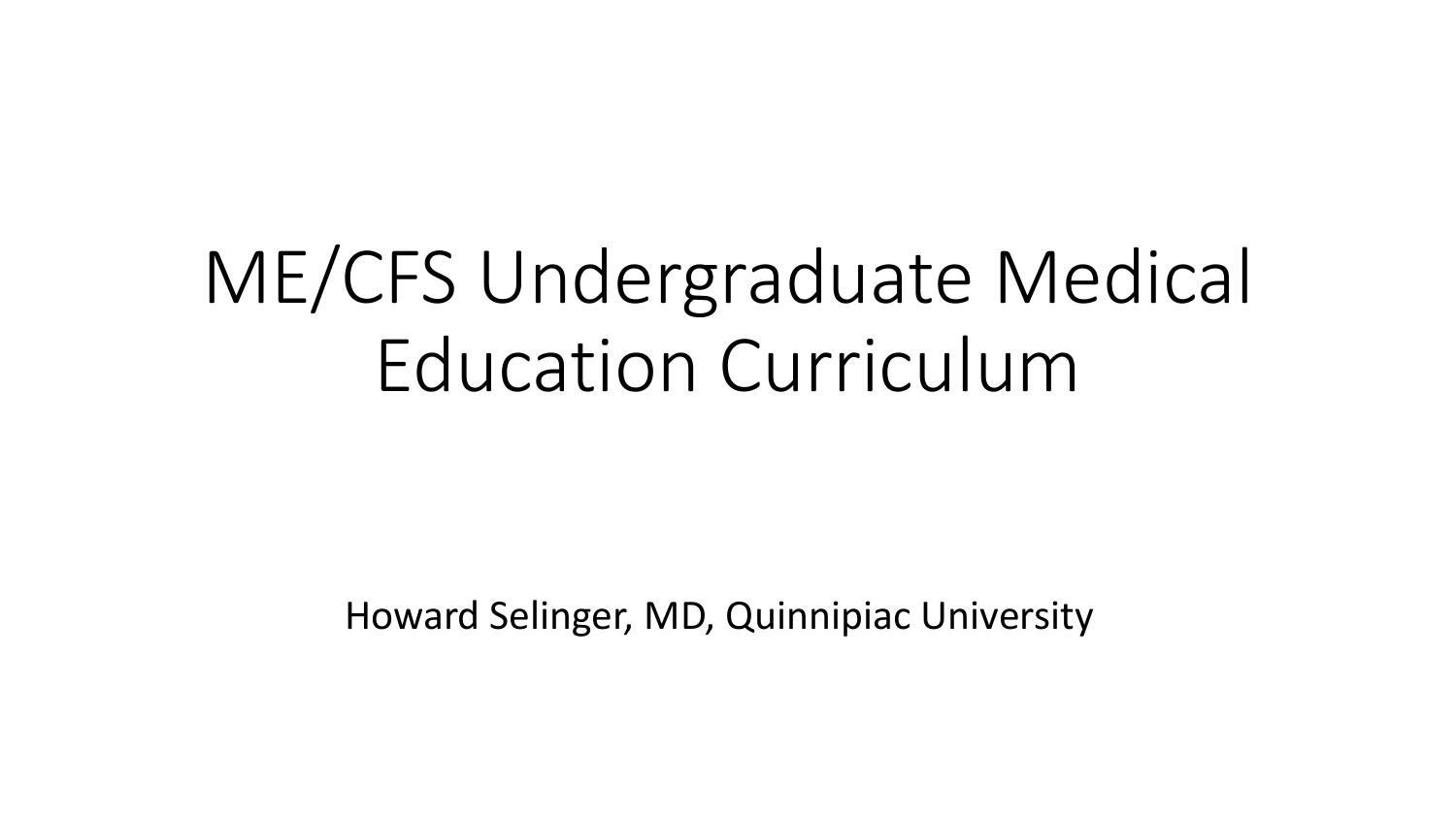### Background of ME/CFS Medical School Curriculum

- **Frank H. Netter MD School of Medicine (donation from the anatomist estate)**
- **Launched in 2013—first graduated class of 2017**
- **ALL clinical training in the community—ambulatory and inpatient—NO faculty practice, no onsite "University" medical center.**
- **Class size 90–95/year all students rotate through ME/CFS education**
- **My role: Chairman of Dept. of Family Medicine**
- **ME/CFS curriculum launched with M1, M2 years 2019, M3 year 2020. Now rolling with each class every year.**
- **No barriers encountered-did NOT go thru Curriculum Committee on Oversight (CCO). Programmatic content thru other curricular departments.**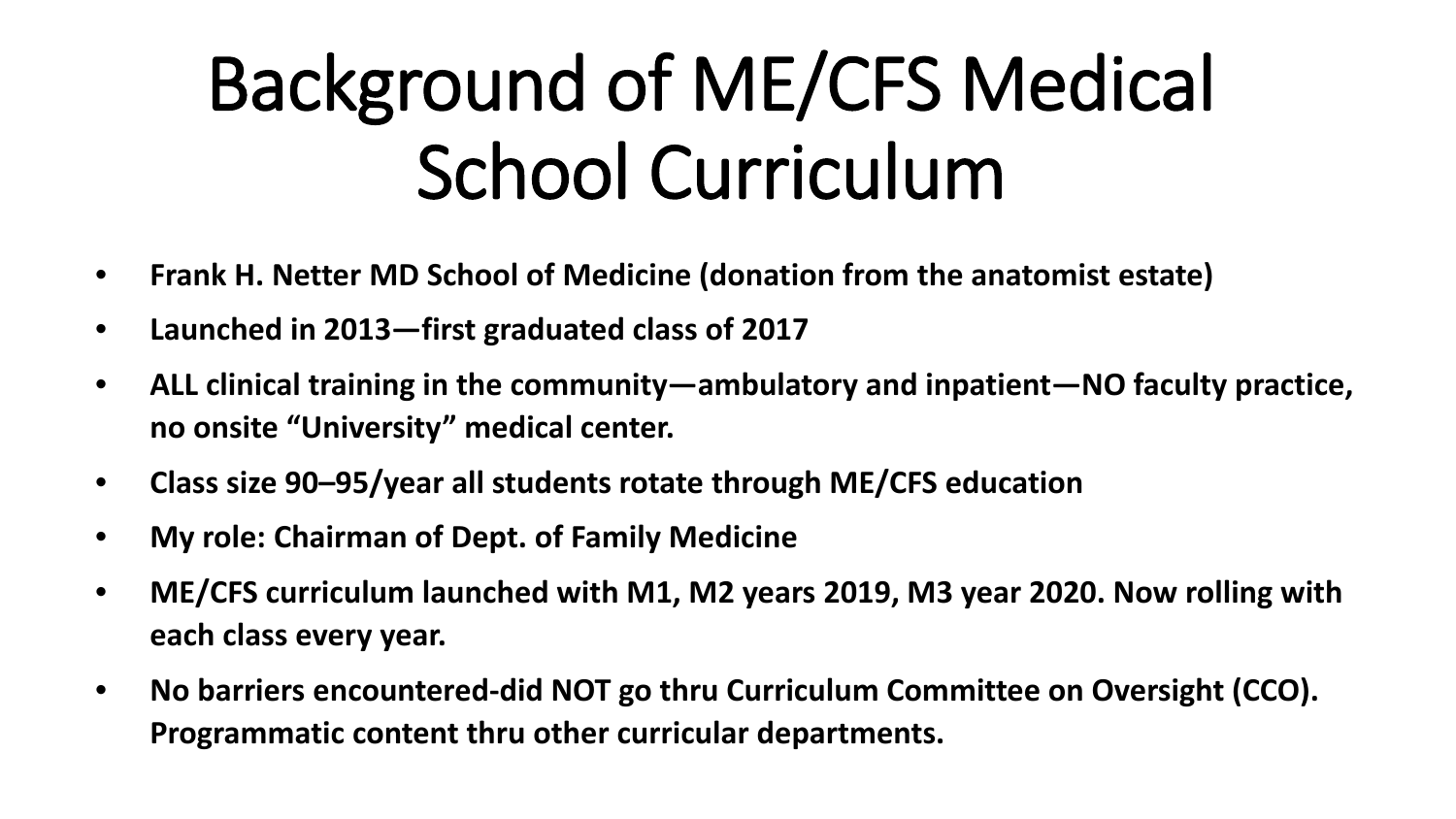## Curriculum Topics for Each Class Year

| <b>Class Year</b> | <b>Curriculum Slot</b>                            | <b>Method</b>                               |
|-------------------|---------------------------------------------------|---------------------------------------------|
| M1                | Introduction to Patients and<br><b>Families</b>   | Include ME/CFS patient and<br>family        |
| M <sub>2</sub>    | <b>Objective Structured Clinical</b><br>Exam      | Include ME/CFS in differential<br>diagnosis |
| M <sub>3</sub>    | <b>Primary Care Clinical Rotation</b>             | Didactic/CME                                |
| M4                | Funded "Away" Rotation at<br><b>ME/CFS Clinic</b> |                                             |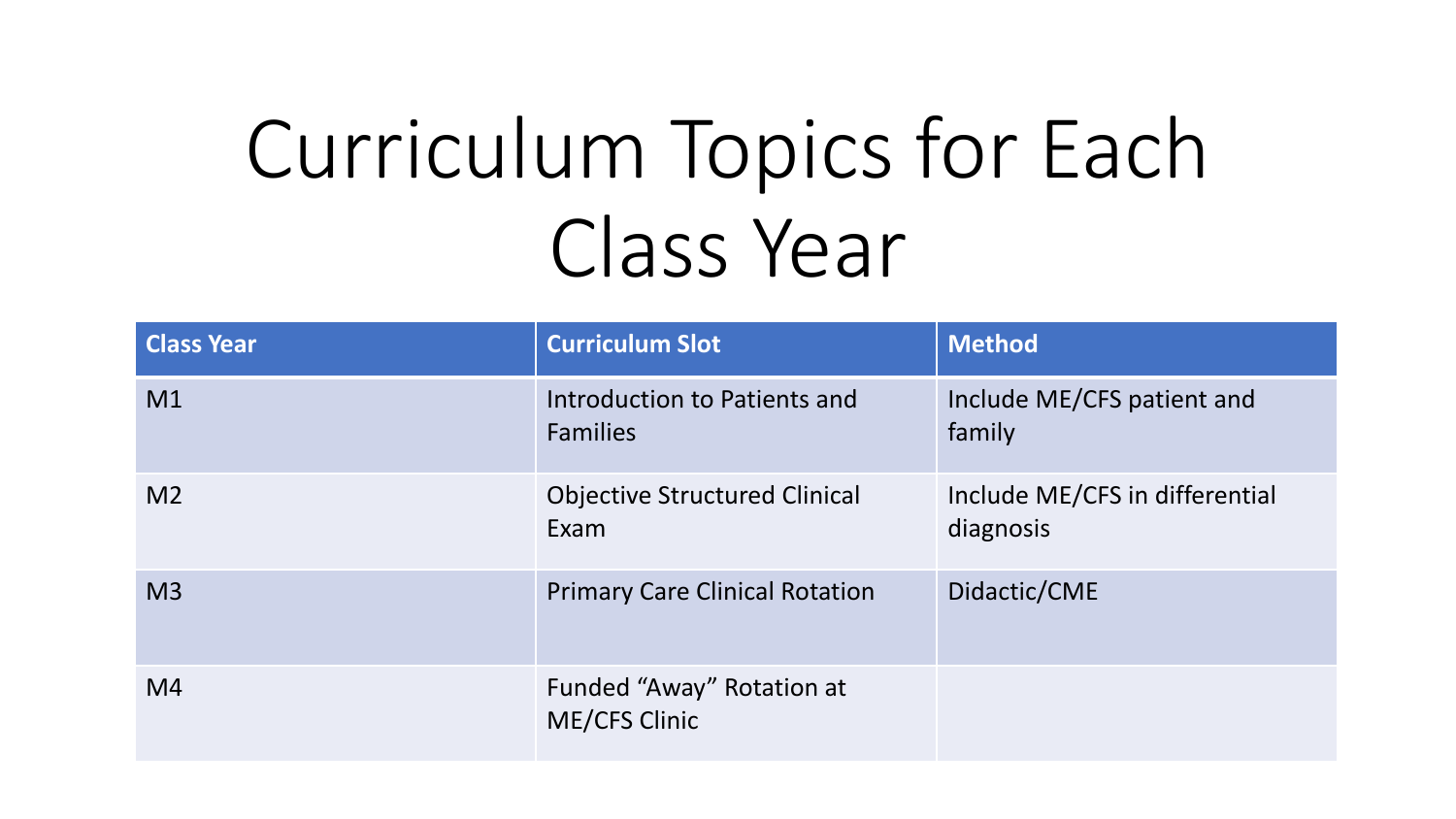#### Experience of M1 Students

**M1 experience focused on a Collaborative classroom event preceded by Patient and Family personal story. Intent is clearly to humanize, for the students, the experience of living with ME/CFS.**

**Paradoxically, medical education often de-emphasizes the patient centeredness focus once the clinical training begins.**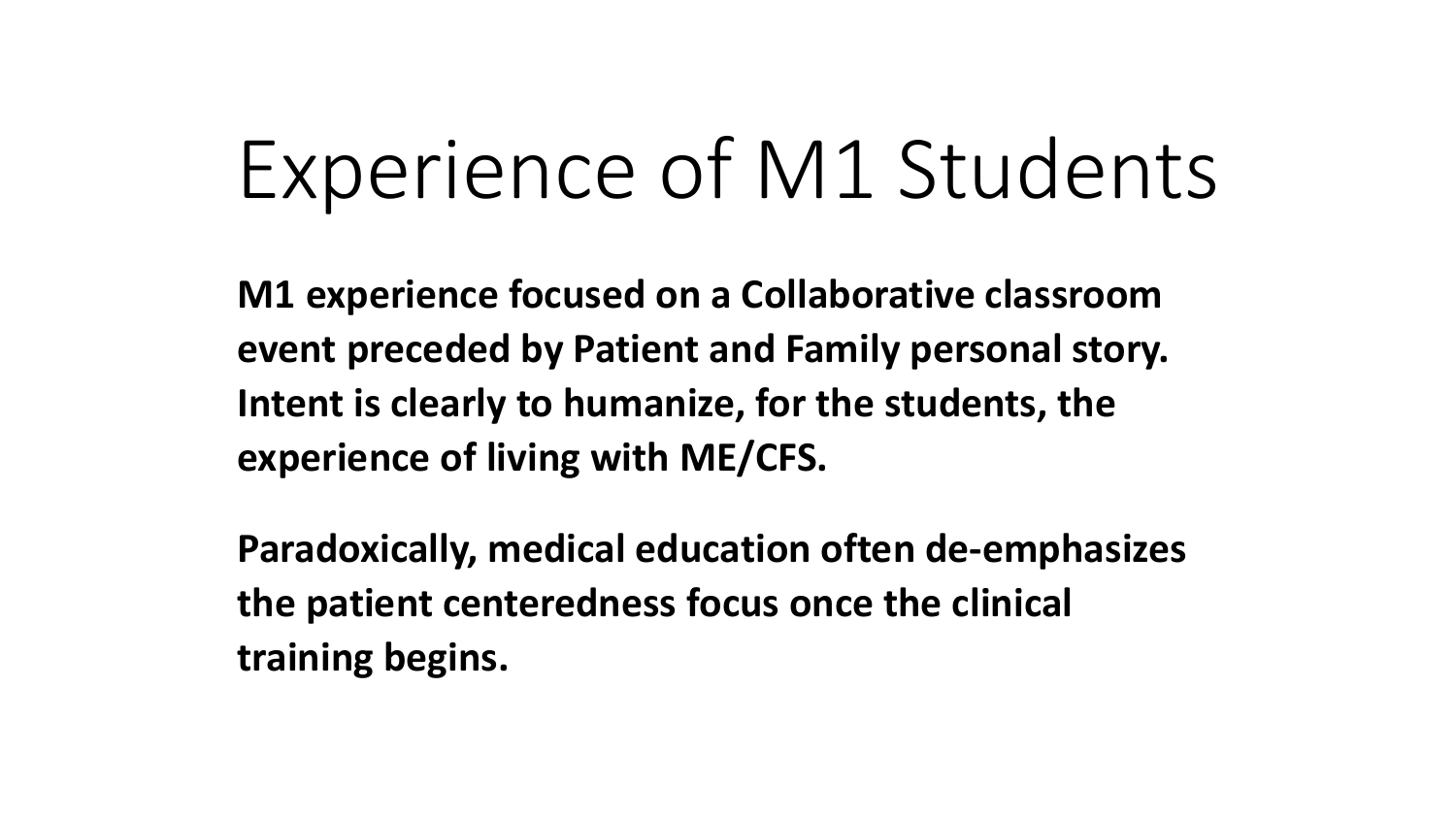**M2 CLINICAL YEAR EMPHASIZES DEDUCTIVE CLINICAL REASONING, HYPOTHESIS DRIVEN**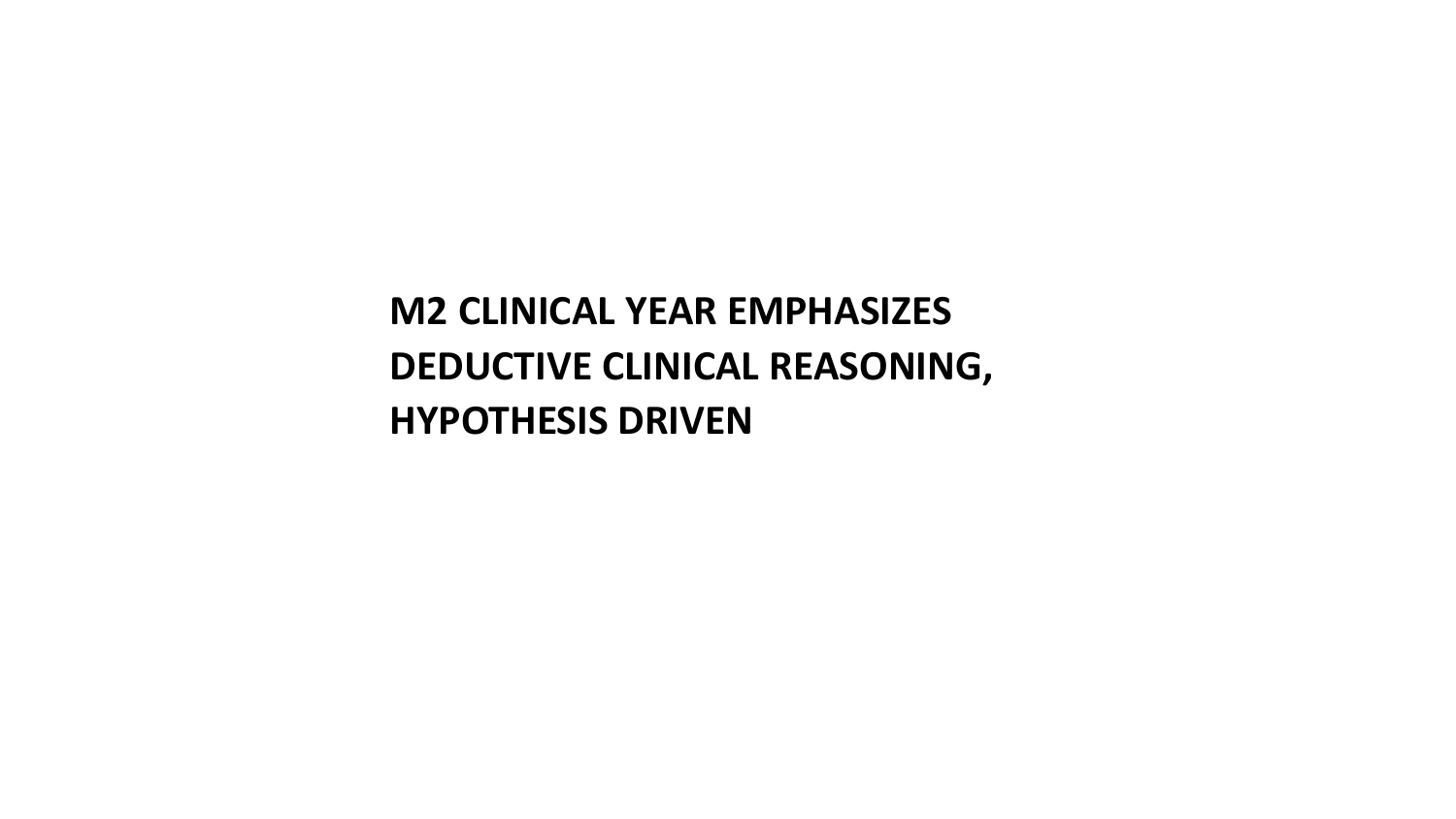**M3 Third Year medical student ME/CFS exposure Occurs during the Primary Care clinical rotation**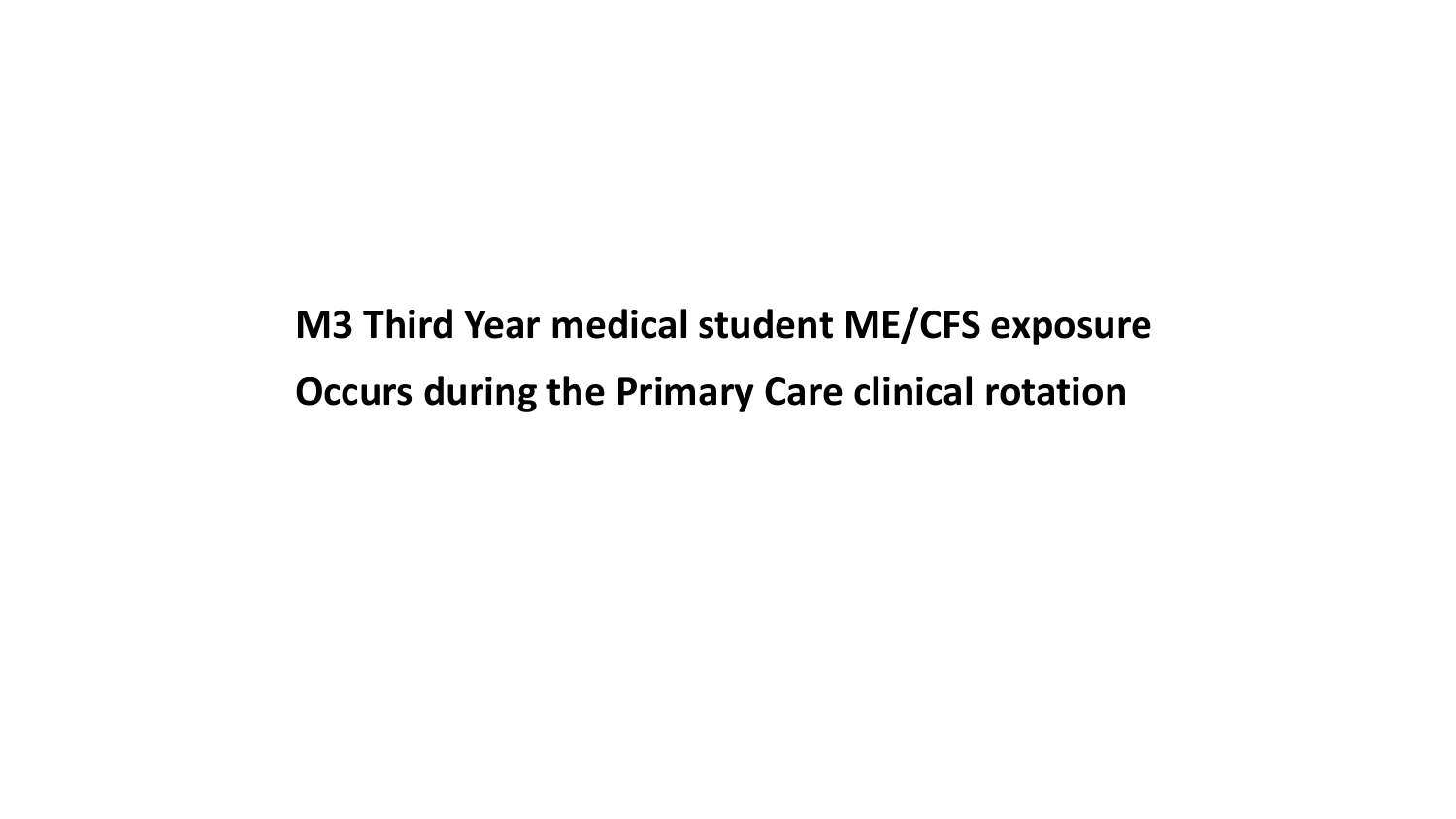### NOW MORE THAN EVER

#### BE A DETECTIVE BE A CLINICIAN DON'T BE AN EYE-ROLLER!! The Post COVID-19 Tsunami is Coming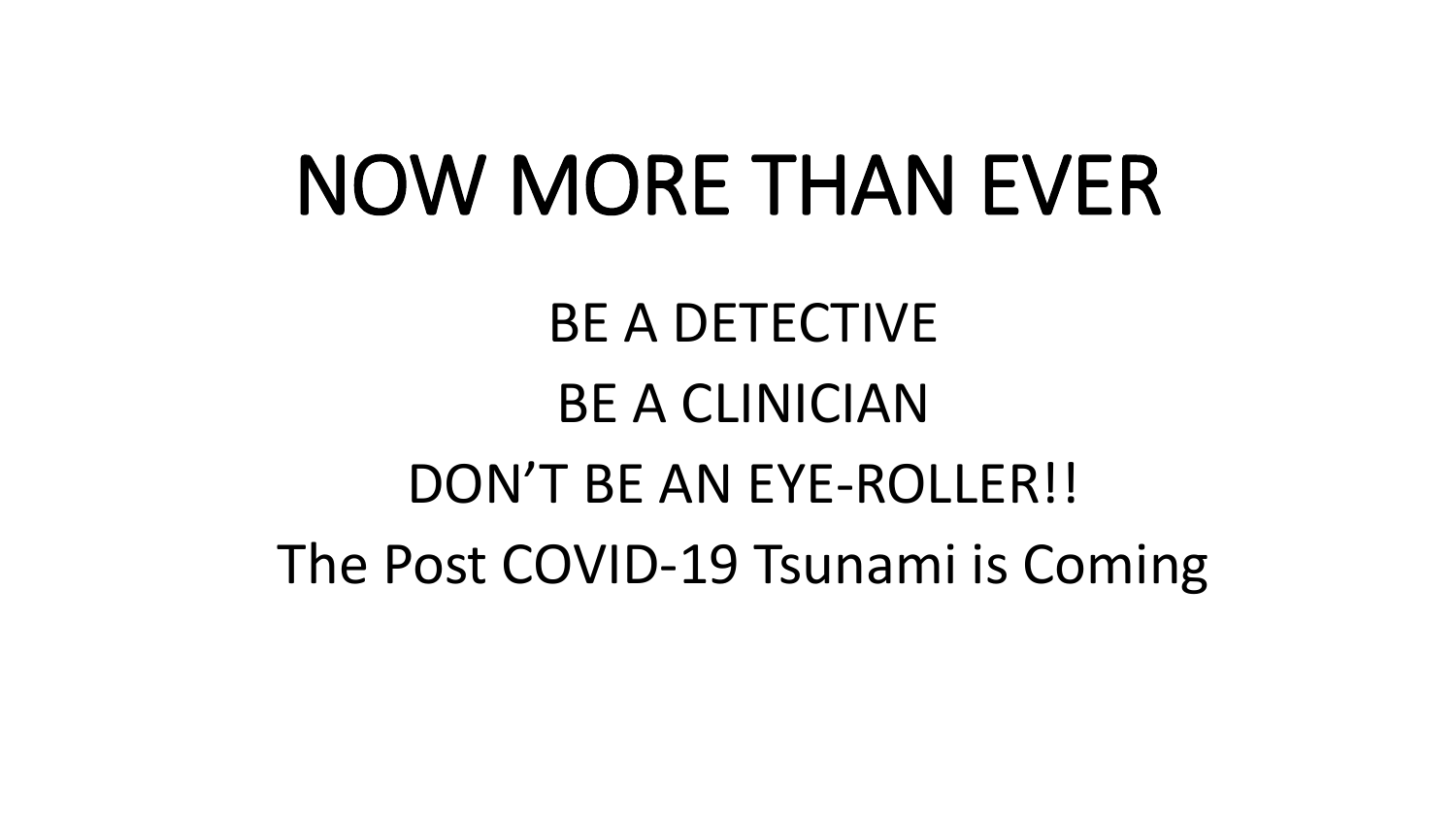# Number of Clinicians Seen Before Dx of ME/CFS

- 1-4 doctors………………..679………….58%
- 5-9 doctors…………........336………….28%
- 10-15 doctors…………….110……………9%
- 16-20 doctors……………..34…………….3%
- More than 20………………53………………4%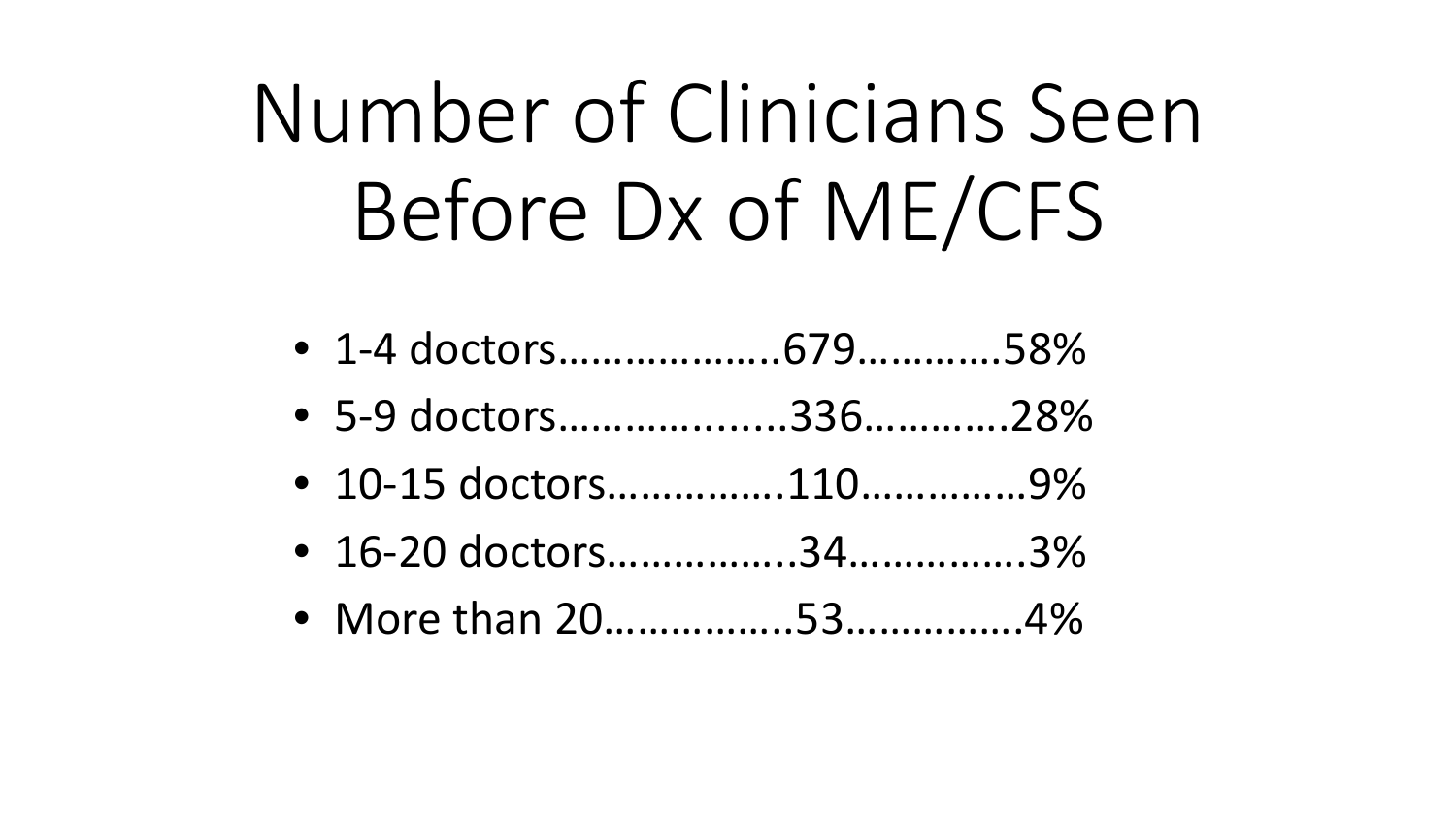#### Say It Again: NOT a Psychiatric Disease and NOT a Disease of Deconditioning

- "Just go out and exercise" = NO
- "Just get Cognitive Behavioral Therapy" = NO
- "Just get Graded Exercise Therapy" = NO
- Self Pacing = YES

Never Forget—Post Exertional Malaise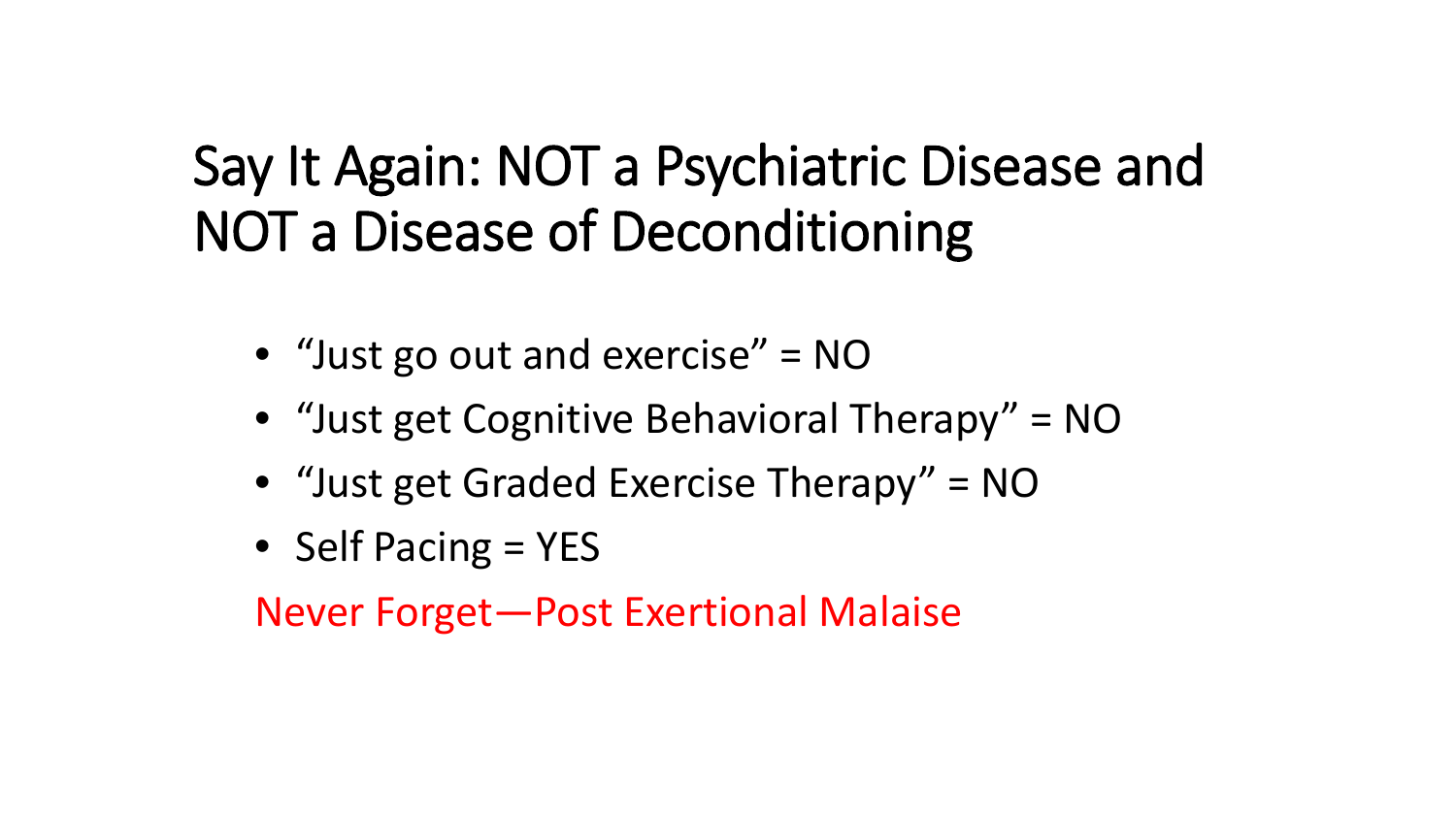"Listen to your patient, they are telling you the diagnosis." –William Osler

- History history history—in these patients the HPI, the PMH, and the ROS really are the CC.
- Think BIG, Cast a WIDE Net, BE A DETECTIVE